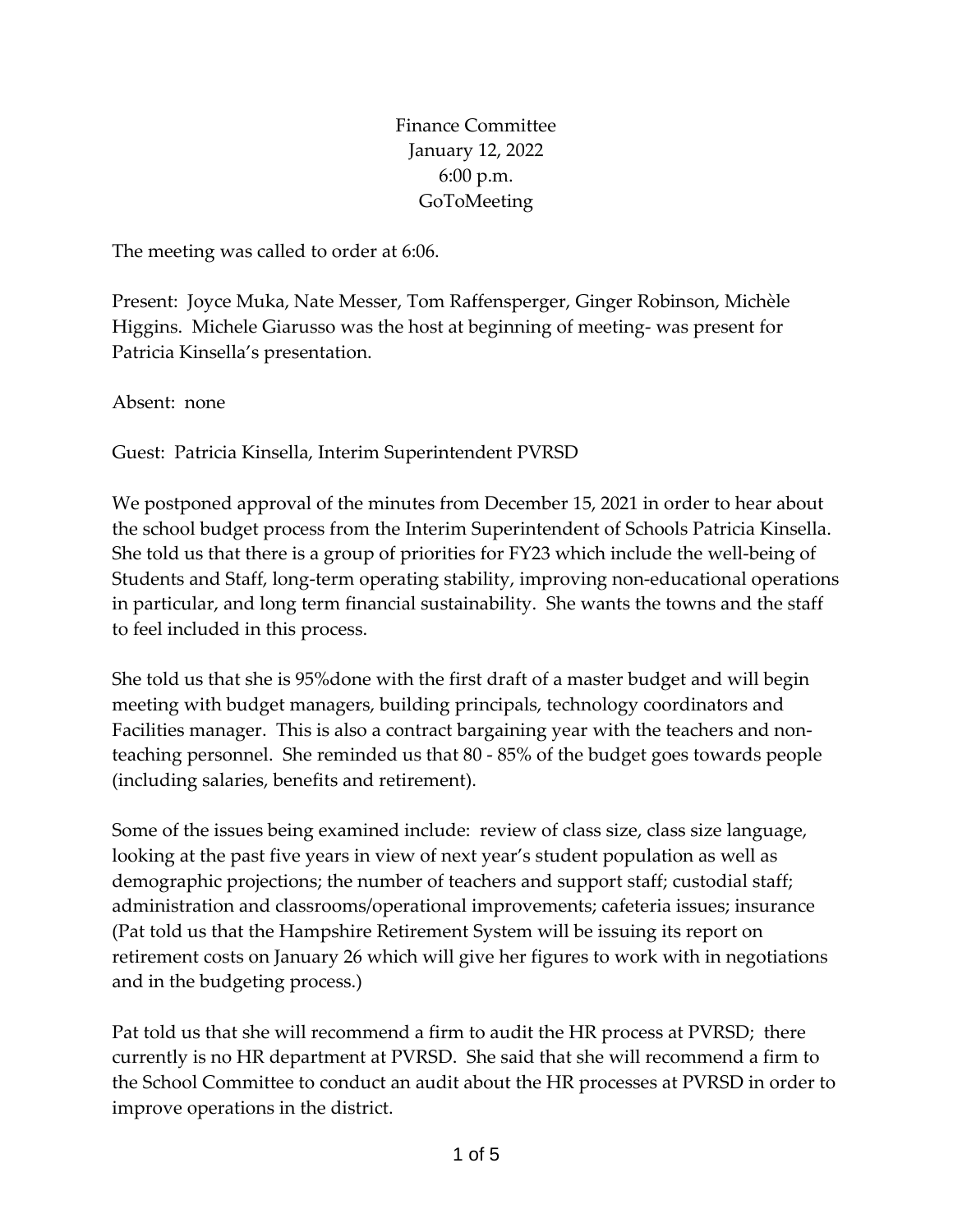She will be looking to join eight towns (she did not say which ones) in applying for a grant called Rural Innovation and Efficiencies. She talked to us about safety and security planning and issues in the buildings. For instance, PVRS has a new radio system which hooks up with the State, but the system in the school does not work, and the cost to make it operational is in the tens of thousands. There are walkie talkies, but there is no capability to communicate among the schools with them.

Michele G. asked if Pat knew about any grants that could help with the cost, but Pat did not. Ginger asked about other safety issues. Pat noted that the outside doors are not numbered and lettered which would help emergency personnel to more quickly know where they were needed. There is no signage in inside hallways with maps showing people where they are and which direction to go. Interior doors need locks that can be bolted from the inside. They need to look into a key card locking and entry system to control and know who is in the buildings and when. No one knows how many keys there are nor where many if them are, and a key card system would take care of that. Pat wondered if there should be a camera system. Tom noted that they have a key card system at his work where entry is controlled for certain groups for certain times; who comes and goes is tracked. He noted that there are also some inside cameras, as well.

It is also Pat's plan to develop a facilities master plan for what work could be needed in the next decades. She would like to be putting out a bid to an architectural design firm to conduct a thorough examination of the building. The State has told her that she can use certain monies (ESSER funds) for this task, and she will soon be asking the School Committee to begin this process which is expected to cost between \$30,000 - \$40,000 at no cost to the towns. The study will look at the building, windows, systems (technology, HVAC), structural integrity. The study will also look at the programs at the school, what grades are in the school, and how this aligns with what the vision for the future is. A separate firm will conduct a demographic review. There will be a cost estimate included for this vision. The final product will be presented to the School Committee. She said that there will be lots of meetings in this process before producing a final blueprint for the towns.

Other issues to consider include the fact that Northfield and Bernardston own their schools; the district does not. PVRSD has 20 year leases (\$1 per year), and there needs to be a discussion on how the towns might agree on cost-sharing for building improvement. She noted that Bernardston would welcome contributions from Leyden for improvement to BES.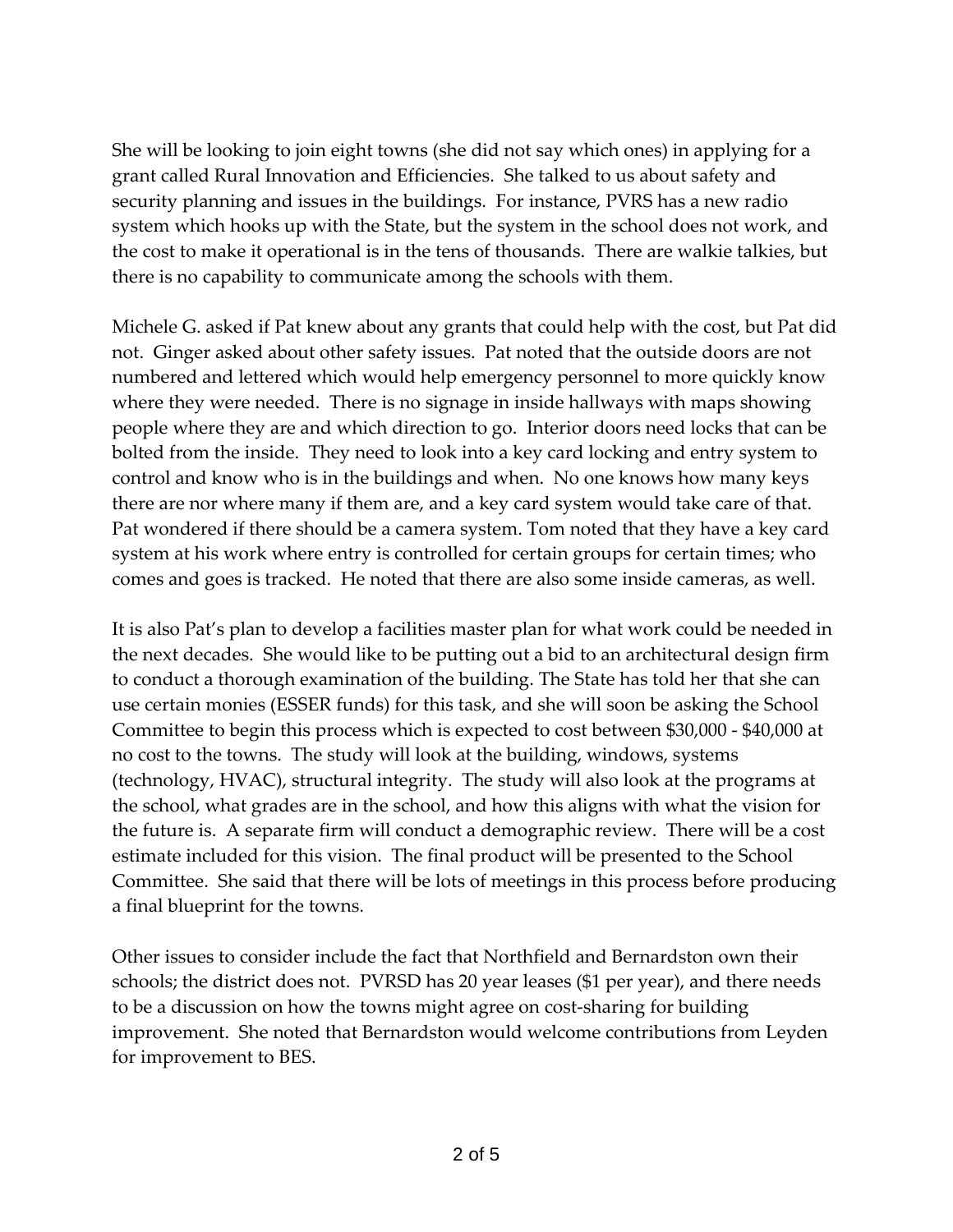Following the presentation, we looked at the minutes from December 15. Nate asked if Michèle could make the "unapproved draft" watermark less visible in the draft. She said she would try. Tom made a motion to approve the minutes of December 15. Nate seconded. Ginger voted yes. Michèle voted yes. Joyce abstained, having been absent from that meeting. The minutes were approved.

Ginger reported on the Committee for Public Safety meeting. There has been suggested wording for the Police Department in Leyden to share services with Bernardston. This wording is being forwarded to the Select Board for their approval. We talked about the Bridge Training money that has been allocated by the State through the FRCOG to train two Leyden officers and also the fact that \$7,000 was appropriated for training and how the use of these monies would be affected in view of the possible agreement with Bernardston but decided to take a wait-and-see approach because there is no way to know how long making an agreement might take.

Ginger also talked about her efforts to get an inventory from the Police Department. Her questions have not been answered. There is one page from the State which shows inventory that was from the Federal government but which, over time, has now become property of the Town. She has asked the Town Accountant for invoices of past purchases and made reference to Mass Law 97A which states that the Chief of police "shall be in immediate control of all town property used by the department." Nate noted that we did get an inventory almost immediately from the Fire Department when it was requested and offered to ask at the Select Board meeting if the taxpayers want to know what is included in the PD inventory. Nate also asked where our boundaries as a Finance Committee are in relation to requests like this one. Ginger refers to the DLS report which says that the Town should know and that Finance can ask. Tom suggests that we request the return of Town property and relate it directly to tracking Town assets. Ginger will write a request and send a copy for the minutes. Tom made a motion to accept the letter that Ginger will write, referencing the DLS report and tracking Town assets. Joyce seconded. Tom voted yes. Michèle voted yes. Joyce voted yes. Nate voted yes. Ginger voted yes. The vote was unanimous. Ginger will submit the letter to the Select Board.

The rest of our discussion centered around our Brain Storm List or thoughts about the DLS report. Vadar training is on that list. Michele G. did say that there was money for a license but did not know how many there are. We can ask her for monthly reports which would be tailored to our questions. Tom suggests that we start asking her now. Angelica has started to give us monthly updates now. Joyce would like to see reports for other accounts not listed in those monthly updates. Tom is interested in policies as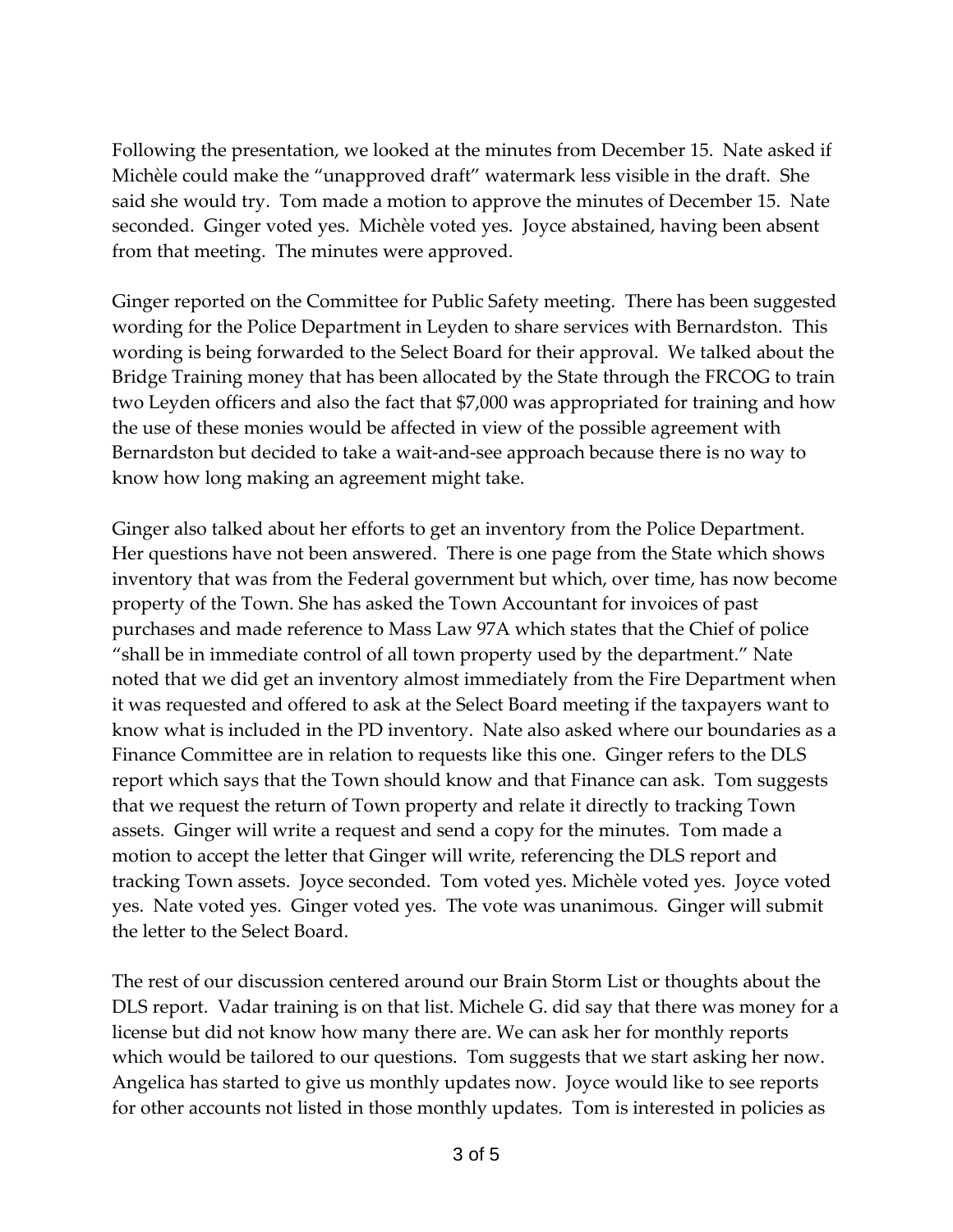referenced in the DLS report. Joyce said she can locate policies from area towns for us to look at.

We noted that the line for Town Counsel in the expense report is extremely low: \$375 remain. There will be a STM on Wednesday, February 23 during which the voters will be asked to transfer money into this account, most likely from free cash. The library custodial account is also low at \$195, and we wondered about that.

Ginger would like to schedule a conference call with Don Jacobs regarding the wage/salary survey. She asked that we email her within two weeks with questions which she can ask him to address. She will send the committee an email reminder. She will also ask Michele G. for an inventory of the Town offices and ask her to include how old equipment is, how soon some of it should be replaced. Ginger has asked the Highway Department for an inventory but has not heard back from them. She will give them some time to work on their transition to a new Superintendent. She will also ask the Assessors.

Nate asked about the decision to hire a new Superintendent for the Highway Department. Joyce, Ginger and Michèle were in attendance at that meeting and said that there was good give-and-take at this meeting, that it was a good meeting. Bill Brooks was hired. What occurred for the hiring of a new foreman, however, who was hired and what process was used is unclear.

We wondered why the DLS report recommends that the Municipal Assistant be the central person in the budget report. Ginger speculates that because when the State looked into how the departments work in Leyden, there were only three people on the Finance Committee, and Covid was an issue which made our process sluggish. We feel we should include the Select Board in this process and that the Finance Committee should take a central role. We would like to have a public meeting about the budget process and recommendations. We did wonder how many people would come and suspect that the reason that the Select Board stopped offering the public meeting was due to lack of attendance. Nate noted that giving people the opportunity to ask questions at such a meeting might shorten discussion time at Annual Town Meeting. We would like to try. He suggested that we write an article for Leyden Life to invite people to come to such a meeting.

Ginger mentioned that we should consider consolidating all stabilization accounts into one account. Michèle noted that that is a recommendation in the DLS report. Joyce believes that it would require a 2/3 vote at Town Meeting to do this.